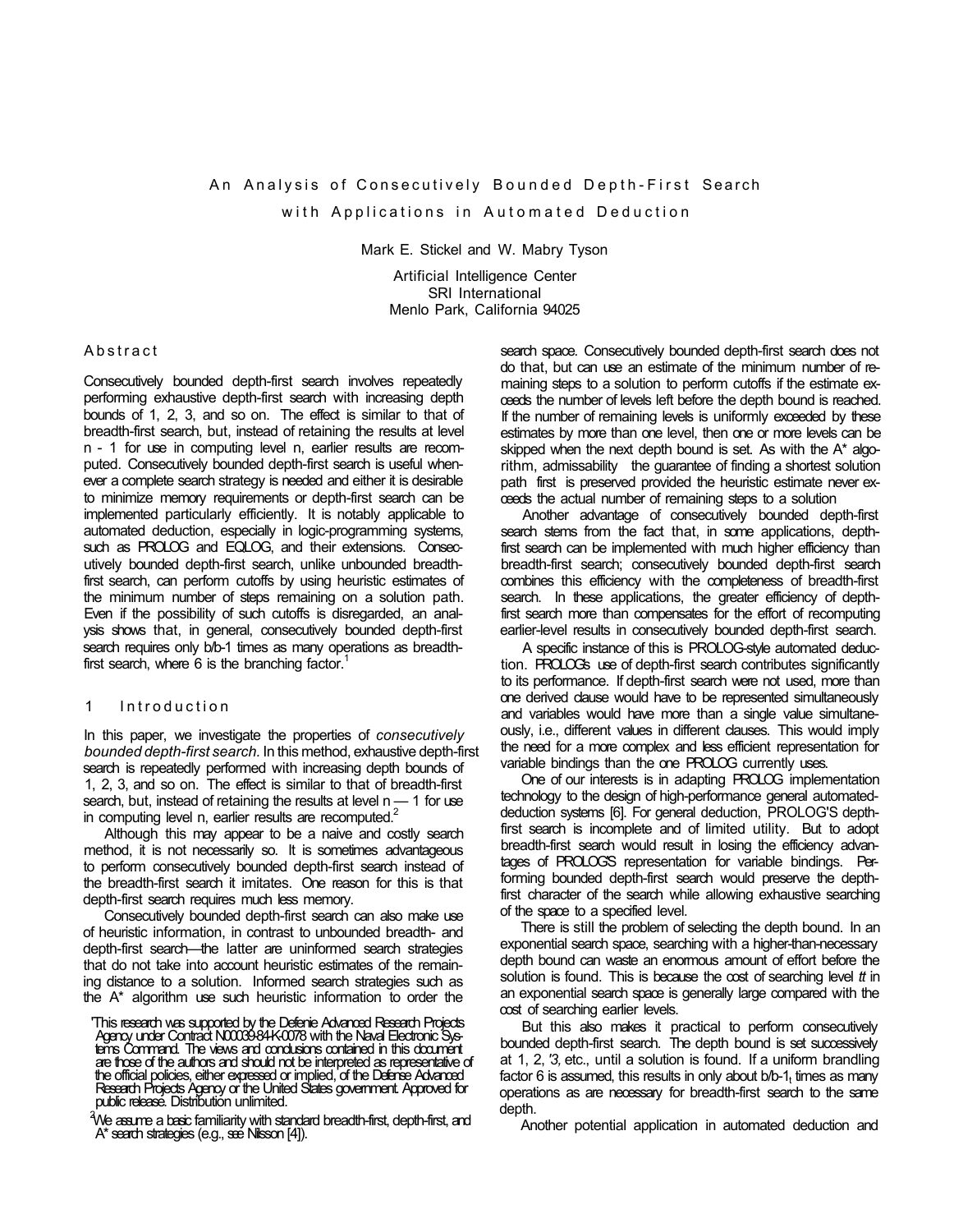logic programming is in systems like EQLOG [1]. EQLOG extends PROLOG by replacing the standard unification algorithm with an algorithm based on narrowing that unifies terms in equationa) theories. Because the narrowing process is not necessarily finite, it may be necessary for completeness to interleave computation of unifiers by narrowing with the Horn-clause-resolution backtracking search. Here the use of consecutively bounded depth-first search would be beneficial both for its representational efficiency and for its low space consumption-the latter is particularly important because there may be a large number of unification attempts that are simultaneously active.

Consecutively bounded depth-first search is similar to the tree-searching strategy of *iterative* deepening used in chess [5]. In iterative deepening, search is repeatedly performed with increasing depth bounds until a time limit is reached. Insofar as these chess searches can be modeled by breadth-first search with a uniform branching factor, our analysis reveals that iterative deepening search in chess is only marginally more expensive than a single search to the maximum depth.

Despite this use of consecutively bounded depth-first search in chess and its obvious utility, it has surprisingly remained unanalyzed and unargued for-until now. Our proposal of a PRO-LOG technology theorem prover [6] included a description of this search strategy (which we implemented) and a very rough analysis on which this work builds. Korf [2,3] has independently come to similar conclusions on the value of this search strategy and has done his own analysis that emphasizes its asymptotic optimality in space and time among brute-force searches and, with the use of cutoffs, its optimality among admissable best-first searches.

#### $\mathbf{z}$ Consecutively **Bounded** Depth-First Search Versus Breadth-First Search

We now present a comparison of the the effort required to perform consecutively bounded depth-first search and breadth-first search. The analysis ignores the effects of using heuristic information in consecutively bounded depth-first search, which would yield even more favorable results for that strategy.

Worst-case behavior for consecutively bounded depth-first search, as compared with breadth-first search, occurs when the branching factor is 1, i.e., when no searching is required. In this case, if the solution is found at depth n, the cost of breadthfirst search with uniform branching factor 1 is  $BFS<sub>1</sub>(n) = n$ , while the cost of consecutively bounded depth-first search is  $CBDFS_1(n) = 1 + 2 + \cdots + n = \frac{n(n+1)}{2}$ .

For larger branching factors, consecutively bounded depthfirst search will be shown to be the generally small constant factor  $\frac{p}{b-1}$  times as expensive as breadth-first search (i.e.,  $\frac{1}{b-1}$  extra effort). This is true regardless of whether consecutively bounded depth-first search is used to search exhaustively to some depth or only until the first solution is found.

# 2.1 Exhaustive Search

The number of operations  $BFS<sub>b</sub>(n)$  performed in searching a space exhaustively with uniform branching factor  $b$  to depth n, using breadth-first search, is given by

$$
BFS_b(n) = \sum_{i=1}^n b^i = \frac{b^{n+1}-1}{b-1} - 1 = \frac{b}{b-1}(b^n - 1). \qquad (1)
$$

We will also use the approximation

$$
\frac{BFS_b(n)}{b^n} \approx \frac{b}{b-1}.
$$
 (2)

Because searching a space exhaustively with breadth-first or depth-first search differs only in the order of operations, the number of operations  $DFS_b(n)$  for depth-first search is given by

$$
DFS_b(n) = BFS_b(n) = \frac{b}{b-1}(b^n - 1).
$$
 (3)

The number of operations  $CBDFS_b(n)$  performed in searching a space exhaustively with uniform branching factor b to depth n, using consecutively bounded depth-first search, i.e., searching exhaustively to depth  $1, 2, \ldots, n$ , is given by

$$
CBDFS_b(n) = \sum_{i=1}^{n} DFS_b(i) = \frac{b}{b-1} \sum_{i=1}^{n} (b^i - 1)
$$
  
= 
$$
\frac{b}{b-1} (DFS_b(n) - n).
$$
 (4)

Thus, the ratio of the costs of searching exhaustively to depth n, using consecutively bounded depth-first search, compared with searching to depth n by using breadth-first search can be approximated by

$$
\frac{CBDFS_b(n)}{BFS_b(n)} = \frac{CBDFS_b(n)}{DFS_b(n)} \approx \frac{b}{b-1}.
$$
 (5)

### 2.2 Search to First Solution

Assume that the there are no solutions below level n and that the first solution is found at fraction r of the way through searching level  $n$ -e.g.,  $r = 0.5$  if half of the level n operations have been done when the first solution is found.

We now define the approximate number of operations  $BFS<sub>b</sub>(n,r)$  and  $CBDFS<sub>b</sub>(n,r)$ , corresponding to  $BFS<sub>b</sub>(n)$  and  $CBDFS<sub>b</sub>(n)$ , performed in searching a space to the first solution found at point r on level n:

$$
BFS_b(n,r) = HFS_b(n) - (1-r)b^n \tag{6}
$$

$$
CBDFSb(n, r) = CBDFSb(n) - (1 - r)DFSb(n). (7)
$$

Thus, the ratio of the costs of searching to the first solution at point r on level n, using consecutively bounded depth-first search compared with using breadth-first search, can be approximated, by use of Equations  $(5)$  and  $(2)$ , by

$$
\frac{CBDES_b(n,r)}{BFS_b(n,r)} = \frac{CBDFS_b(n) - (1-r)DFS_b(n)}{BFS_b(n) - (1-r)b^m}
$$
\n
$$
\approx \frac{CBDES_b(n) - (1-r)\binom{b-1}{b}CBDFS_b(n)}{BFS_b(n) - (1-r)\binom{b-1}{b}DFS_b(n)}
$$
\n
$$
= \frac{CBDFS_b(n)}{BFS_b(n)} \approx \frac{b}{b-1}.
$$
\n(8)

### 2.3 Memory Requirements

An advantage of consecutively bounded depth-first search is that it needs only an amount of memory that is linear in the depth of the tree. When the search routine is at some node in the tree, it needs to remember only the node's ancestors or, sometimes for convenience, the node's and ancestors' siblings as well. Even in the latter case, the memory required is only bu nodes where b is the branching factor and  $n$  is the depth. For ordinary breadthfirst search, the memory required is  $O(b^n)$ , since each node in the tree at the current depth must be stored. Consequently, much less memory is needed for consecutively bounded depthfirst search.